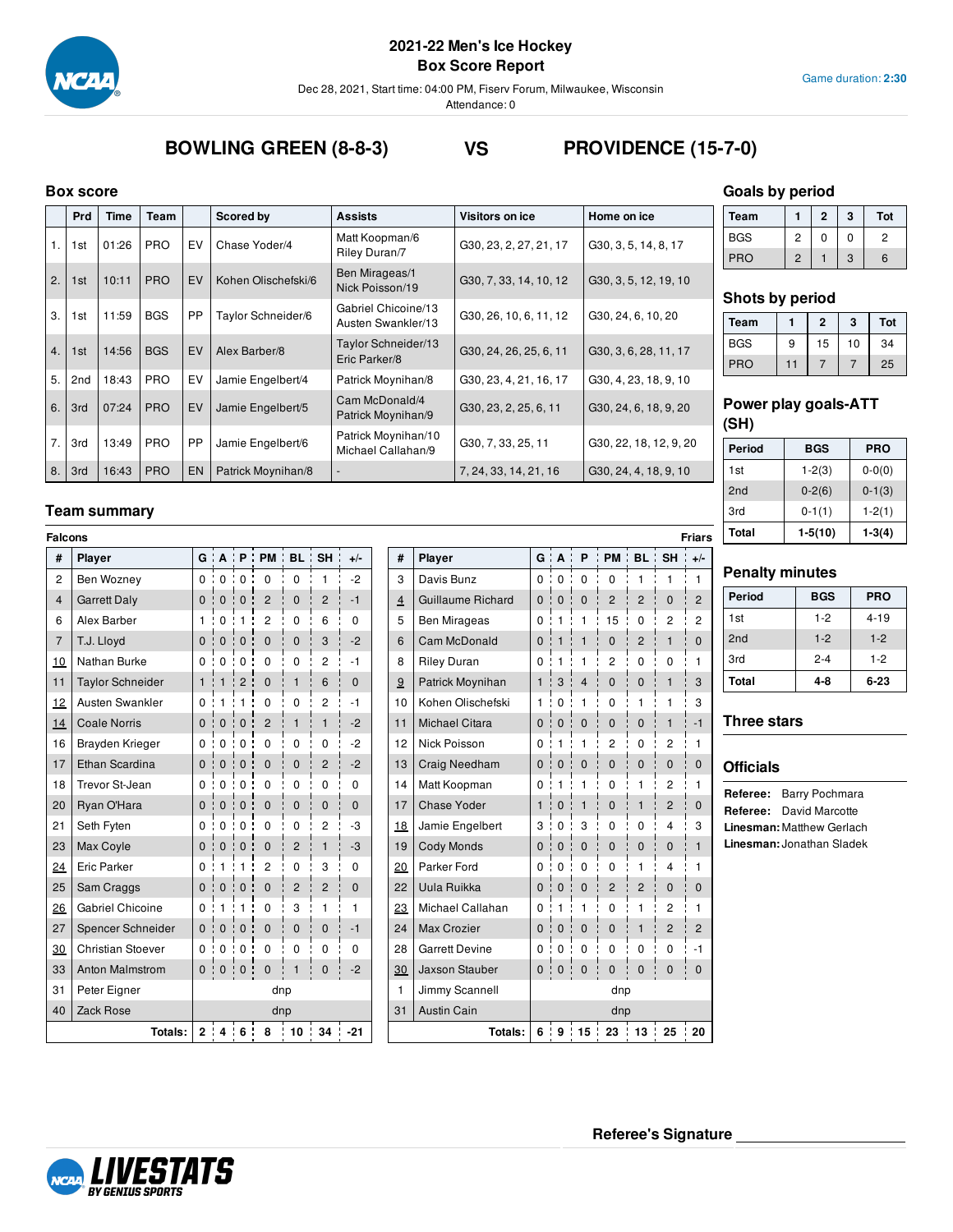

### **2021-22 Men's Ice Hockey Box Score Report**

Dec 28, 2021, Start time: 04:00 PM, Fiserv Forum, Milwaukee, Wisconsin

Attendance: 0

#### Game duration: **2:30**

#### **Goaltenders**

| <b>Falcons</b> |                                  |       |    |   |   |   |              |  |  |  |  |  |
|----------------|----------------------------------|-------|----|---|---|---|--------------|--|--|--|--|--|
| #              | <b>Player</b>                    | Min   | GA |   | ົ | 3 | <b>Saves</b> |  |  |  |  |  |
| 30             | <b>Christian Stoever</b>         | 57:23 | 5  | 9 | 6 | 4 | 19           |  |  |  |  |  |
| <b>TM</b>      | <b>EMPTY NET</b>                 | 02:37 |    |   |   |   |              |  |  |  |  |  |
|                | Loss - Christian Stoever (3-7-1) |       |    |   |   |   |              |  |  |  |  |  |

| Falcons   |                          |            |    |   |   |               |              |    |                |       |           |   |    | <b>Friars</b>                 |
|-----------|--------------------------|------------|----|---|---|---------------|--------------|----|----------------|-------|-----------|---|----|-------------------------------|
| -44<br>н  | <b>Player</b>            | <b>Min</b> | GA |   | ∩ | $\cdot$<br>., | <b>Saves</b> |    | <b>Player</b>  | Min   | <b>GA</b> |   |    | Saves                         |
| 30        | <b>Christian Stoever</b> | 57:23      | w  | 9 |   |               | 19           | 30 | Jaxson Stauber | 60:00 |           | ◡ | 10 | 32                            |
| <b>TM</b> | <b>EMPTY NET</b>         | 02:37      |    |   |   |               |              |    |                |       |           |   |    | Win - Jaxson Stauber (14-7-0) |

### **Penalty summary**

| Prd             | <b>Player</b>       | Min<br><b>Offense</b><br>Team |                | Time                       |       |    |
|-----------------|---------------------|-------------------------------|----------------|----------------------------|-------|----|
| 1st             | Guillaume Richard   | <b>PRO</b>                    | 2              | Slashing                   | 10:36 | PP |
| 1 <sub>st</sub> | <b>Nick Poisson</b> | <b>PRO</b>                    | 2              | Hooking                    | 16:12 | PP |
| 1st             | <b>Ben Mirageas</b> | <b>PRO</b>                    | 5              | Direct contact to the head | 18:24 | РP |
| 1st             | <b>Ben Mirageas</b> | <b>PRO</b>                    | 10             | Game misconduct            | 18:24 |    |
| 1st             | Alex Barber         | <b>BGS</b>                    | $\overline{2}$ | Hooking                    | 18:42 | РP |

| Prd             | <b>Player</b>       | Team       | <b>Min</b>     | <b>Offense</b>      | Time  |           |
|-----------------|---------------------|------------|----------------|---------------------|-------|-----------|
| 2 <sub>nd</sub> | <b>Riley Duran</b>  | <b>PRO</b> | 2              | Hitting from behind | 05:51 | PP        |
| 2 <sub>nd</sub> | Coale Norris        | <b>BGS</b> | $\overline{2}$ | Hooking             | 12:07 | <b>PP</b> |
| 3rd             | <b>Garrett Daly</b> | <b>BGS</b> | $\overline{2}$ | Hooking             | 13:26 | РP        |
| 3rd             | Uula Ruikka         | <b>PRO</b> | $\overline{2}$ | Interference        | 14:06 | PP        |
| 3rd             | Eric Parker         | <b>BGS</b> | 2              | Hooking             | 18:54 | РP        |

## **Faceoff summary**

| <b>Falcons</b> |                         |                |                |       |
|----------------|-------------------------|----------------|----------------|-------|
| #              | <b>Player</b>           | W              | L              | FO%   |
| 11             | <b>Taylor Schneider</b> | 13             | 16             | 44.8  |
| 12             | <b>Austen Swankler</b>  | 5              | 5              | 50.0  |
| 17             | Ethan Scardina          | $\overline{4}$ | 9              | 30.8  |
| 14             | <b>Coale Norris</b>     | 3              | 1              | 75.0  |
| 20             | Ryan O'Hara             | 1              | 0              | 100.0 |
| 21             | Seth Fyten              | 1              | $\overline{2}$ | 33.3  |
| 16             | Brayden Krieger         | 1              | 3              | 25.0  |
| $\overline{7}$ | T.J. Lloyd              | $\mathbf{0}$   | $\mathbf{1}$   | 0.0   |
| 10             | Nathan Burke            | $\mathbf 0$    | 1              | 0.0   |
|                | Totals:                 | 28             | 38             | 42.4  |

| Falcons | <b>Friars</b>           |    |    |       |  |    |                   |    |    |      |  |  |
|---------|-------------------------|----|----|-------|--|----|-------------------|----|----|------|--|--|
| #       | <b>Player</b>           | W  |    | FO%   |  | #  | <b>Player</b>     | W  | ┗  | FO%  |  |  |
| 11      | <b>Taylor Schneider</b> | 13 | 16 | 44.8  |  | 20 | Parker Ford       | 15 |    | 68.2 |  |  |
| 12      | Austen Swankler         | 5  | 5  | 50.0  |  | 10 | Kohen Olischefski |    | 10 | 52.4 |  |  |
| 17      | Ethan Scardina          |    | 9  | 30.8  |  | 17 | Chase Yoder       |    |    | 50.0 |  |  |
| 14      | Coale Norris            | 3  |    | 75.0  |  | 13 | Craig Needham     |    | 4  | 55.6 |  |  |
| 20      | Ryan O'Hara             |    | 0  | 100.0 |  |    | Totals:           | 38 | 28 | 57.6 |  |  |

#### **Faceoff chart**

| <b>FACEOFFS</b>  | <b>WON</b> |
|------------------|------------|
| 1st Period       | 8          |
| 2nd Period       | 8          |
| 3rd Period       | 12         |
| At even strength | 24         |
| Power play       | 4          |
| Short handed     | n          |



| <b>WON</b> | <b>FACEOFFS</b>  |
|------------|------------------|
| 11         | 1st Period       |
| 15         | 2nd Period       |
| 12         | 3rd Period       |
| 32         | At even strength |
| 3          | Power play       |
| 3          | Short handed     |